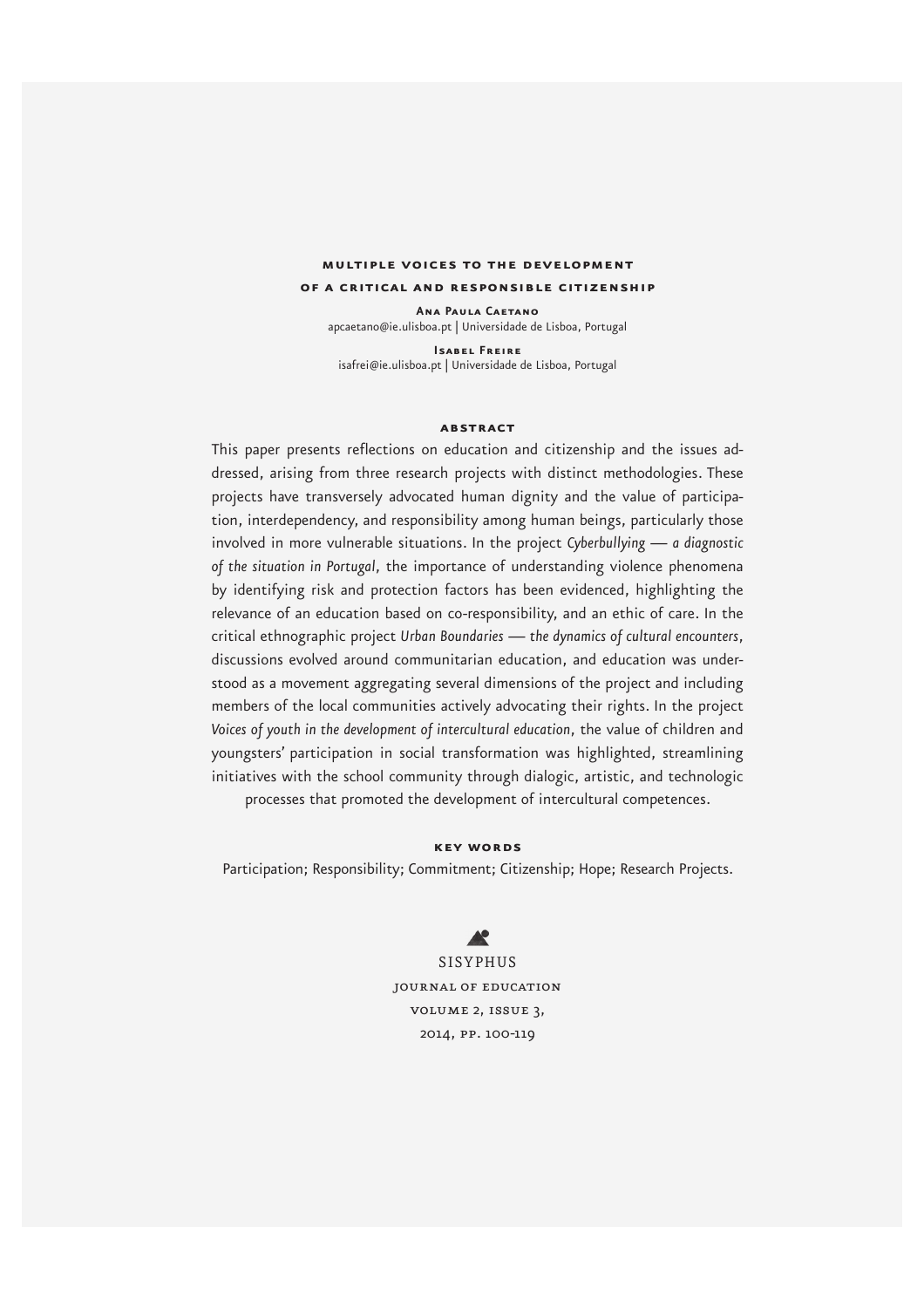# Multiple Voices to the Development of a Critical and Responsible Citizenship

*Ana Paula Caetano | Isabel Freire*

#### INTRODUCTION

This paper tackles the relationship between education and citizenship, deriving from the contributions of three research projects that focused on the voice of youth and adults in the construction of a critical and responsible citizenship. The theoretical framework of the concepts underlining this issue will be presented along with a brief summary of the three projects, regarding their methodologies, processes, and results.

The overall goal is to question the concept of citizenship and the role of formal and non-formal education in citizenship development, while highlighting situations where this citizenship is challenged and deepened, and to emphasize the role of research and educational processes towards a new, co-responsible, participative, and emancipatory citizenship.

#### WHAT CITIZENSHIP IN AN INTERCONNECTED WORLD?

To be a citizen of the world is here understood as someone who has developed the sense of belonging and of responsibility towards the planet we inhabit, not as a person who has lost their roots and origins and is both indifferent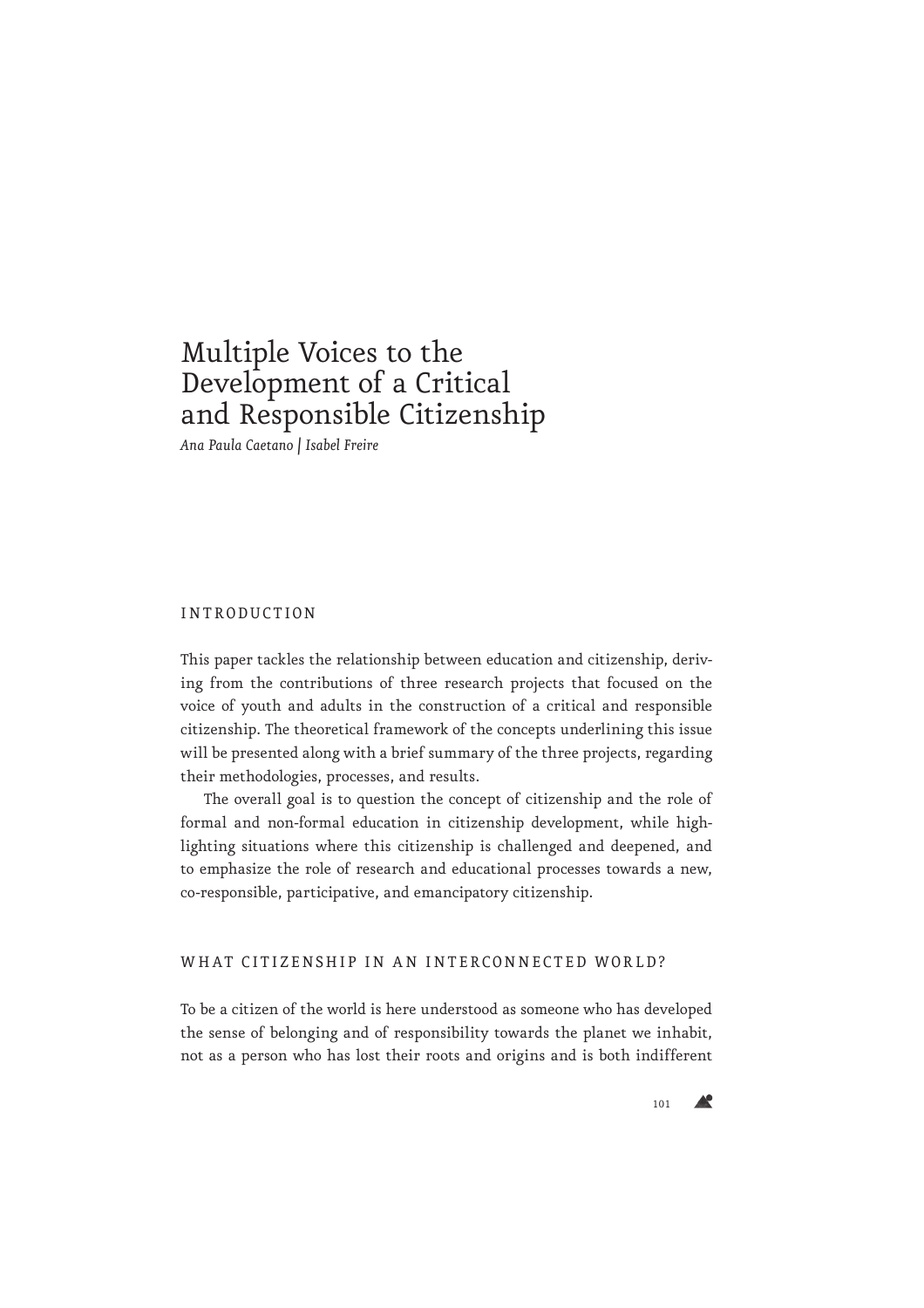to and independent of others. These are assumptions worth addressing under a wider framework, where human societies' style of living and development must be questioned and where the future of the planet should be considered with care. Hence commitment, shared responsibility, and concerted action are key concepts (Bauman, 2007).

This means a collective and individual responsibility, together with commitment, in order to invert the predatory way we regard others, humans and non-humans, considering them as inferior and unworthy beings that exist to serve our needs and desires, and makes us all slaves of an undetermined system. This implies an

awareness of the intimate connection (and not the contradiction!) between the autonomous citizen, morally independent and self-governing (and so often undisciplined, little temporizing and cumbersome), on the one hand, and a political community in its own right, capable of self-reflection and to correct itself, by the other. The two terms can only appear together, and each one without the other is unthinkable (Unofficial translation — Bauman, 2007, p. 292).

In this sense, there is also the need to raise awareness of the alienating collective process in which part of humanity dwells, eager for transient pleasure and insatiable in its escalating need for consumerism, and novelty. We live in empty air bubbles ready to burst, projecting us into the void, or worse, revealing a violent and incomprehensible reality where we are but pawns in a game with rules we neither understand nor control, a game with a life of its own and not understood by its own players.

All these may define a citizen in our society, but there is also room for resistance. A passive or active resistance, in all ways creative, in which we can place ourselves in order to find meaning in us and those around us, subverting the rules.

Reality is movement and interdependence. Hence global exists in local, and local is part of the global and is also a place where paths can be tested and reverberated into the global.

It is not an uncritical citizenship that is being addressed here, one characterised by rule abiding citizens, but a critical citizenship that problematizes our societies and discuss our assumptions and its concretizations, such as the so called universal human rights. Universality has to be addressed from dif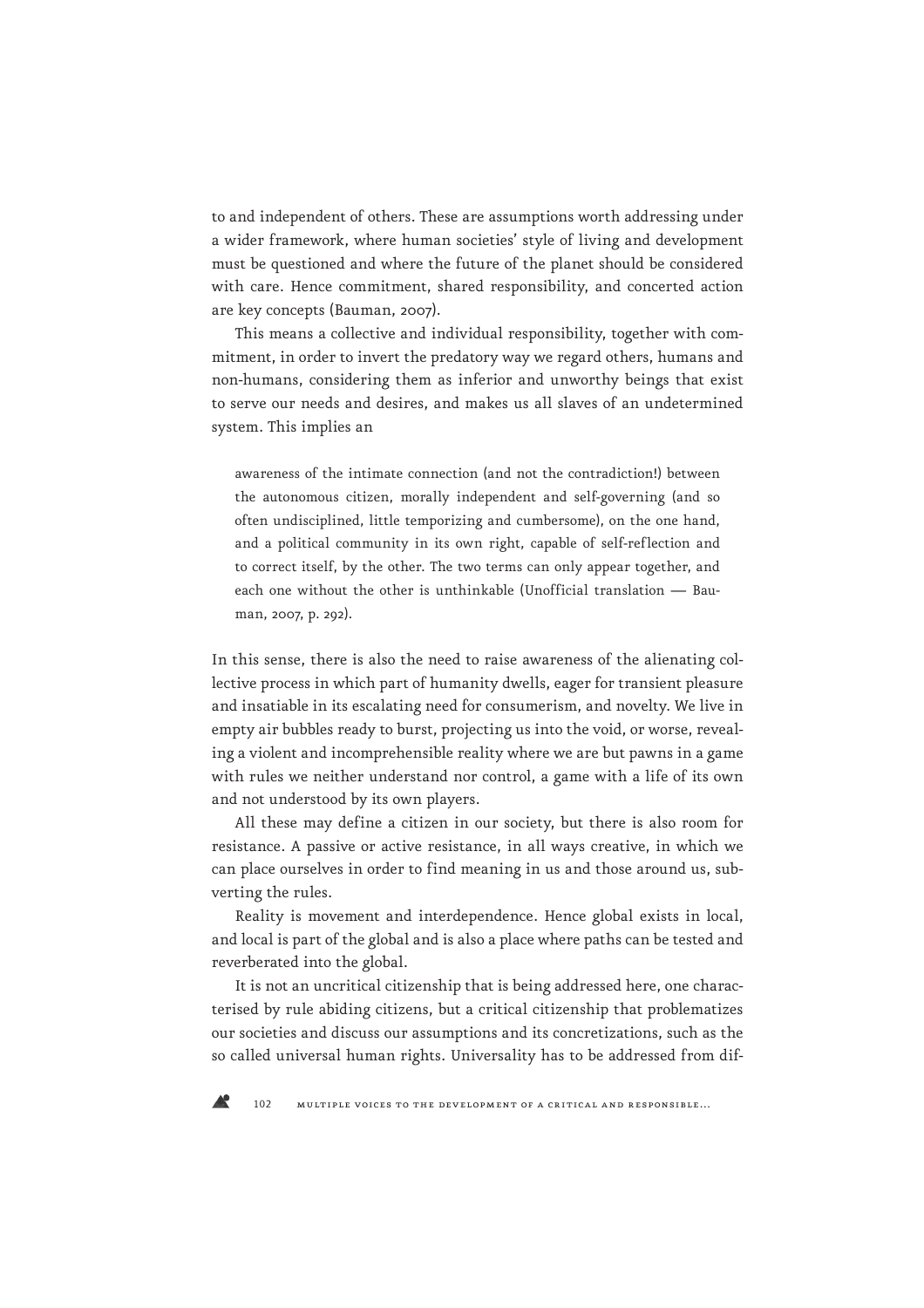ferent angles, in the face of human multiplicity, differences of culture, and polyphony of perspectives. This universality is neither abstract, nor faceless. This mean to "*affirm hybridity as the place of Universal*" (Unofficial translation — Žižek, 2006, p. 86). This is an active universality, rooted in a common matrix (Duhm, 2005) of an interconnected world (Lorimer, 2005) that may expand and transform itself, for it already holds in itself that possibility. We discuss here our power to transform old structures into new ones, moving towards new possibilities in the future without denying or eradicating our past.

For a wider perspective, we need to step out of the box. And in doing so, it seems we must listen to those who are in the boundaries of the systems, those who look around and realize that boundaries are only conceptual, and those who realize that there is a world beyond their own and who dare to explore it.

How to make a change? By acknowledging its possibility, and daring. On the one hand, acknowledging the possibility of change through analysis and through a critical reflection that deconstructs assumptions, a reflection that questions this same deconstruction, benefits from revealing contradictions, and is in constant movement and incessantly strives to move forward. On the other hand, daring through our actions, manifesting this movement within our local settings, interacting with those who are willing to dare. In this sense, also "schools must become places of production of critical knowledge and socio-political action" (Unofficial translation — McLaren, 2007, p. 280).

Is interculturality a hoax, in the sense it yields attenuating processes that delay the necessary changes towards a true justice founded in a broader social system? Or is it, instead, a deeper political movement founded in heterodoxy, flowing against the hegemony of common perspectives, the assimilationist western culture, and the neoliberal economy?

Should we assume each part of the whole, for without the parts there is no whole? The shadow, the minorities, the excluded…

Paradoxes and contradictions are assumed along with those who personify and embody them, the weaker links who may lead the system into self-doubt or destruction and may transform the system into something entirely different. It is vital to understand that we are all part of an interdependent whole, and that the welfare of some must not be the misery of many others.

Which word drives a profound change? Love, freeing us at the same time that we commit ourselves. To break the boundaries of the system, creating connections outside of it and finding new rules to a new matrix. The driving word is (re)connection.

 $\triangle^{\circ}$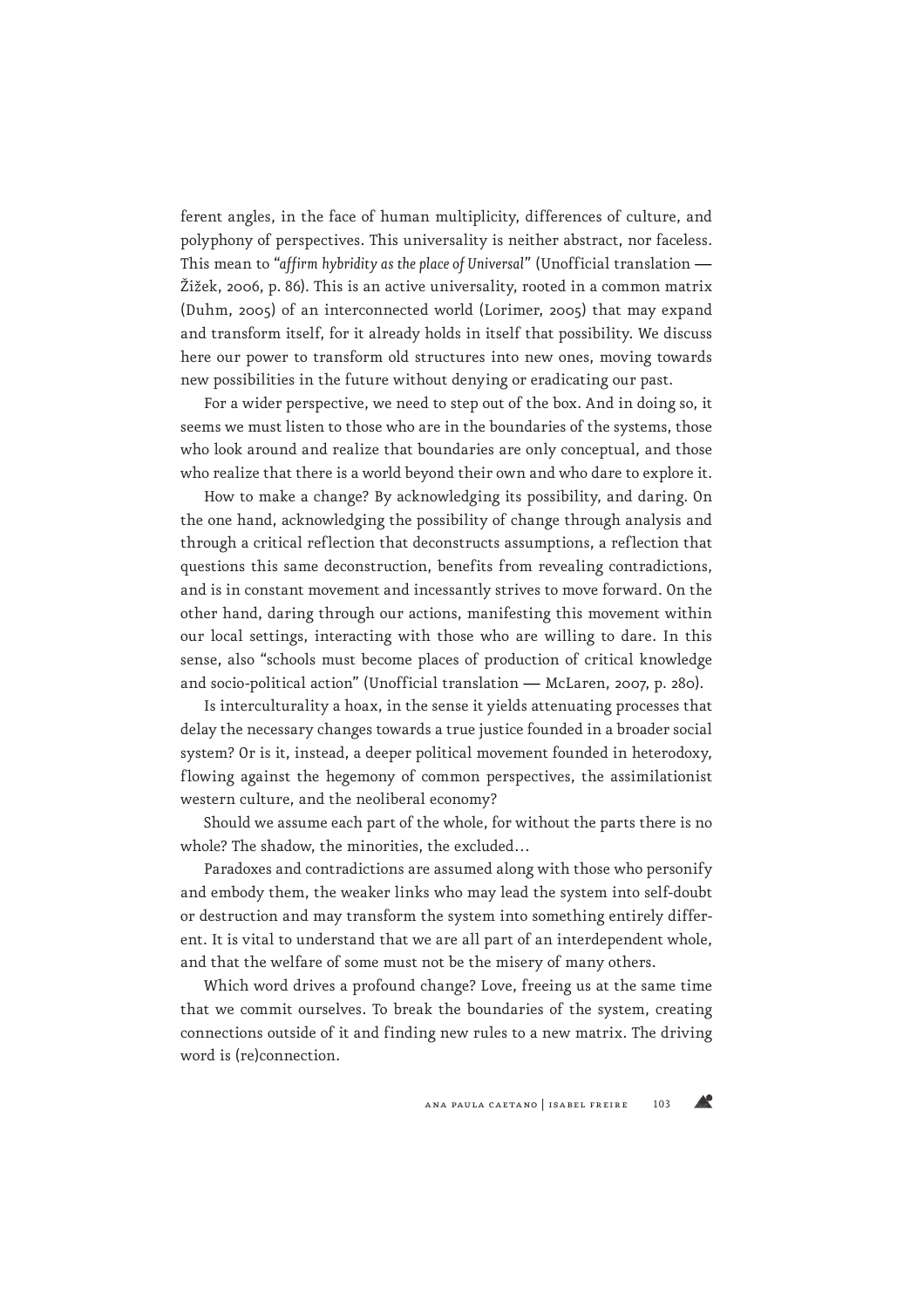## EDUC ATION A ND CITIZENSHIP IN A PLURAL AND COMPLEX SOCIETY

There exists an intrinsic relationship between education and the preparation of men and women for their integration in the society in which they belong. Education is inherent to the socialization processes and formal or non-formal education has played this role throughout the history of mankind in a multitude of socio-historic contexts.

The concept of citizenship arises in the Ancient Times, associated with the allocation of rights and duties within a given community, primarily a city. However, many have failed and still fail to benefit from their rights over time, even though they were (are) part of the community. With the establishment of constitutional regimes and contemporary democracy, rights and duties were enshrined into fundamental law — the Constitution, and gained universal prominence, being applied to men and women around the world. By the turn of the 20<sup>th</sup> century, with the recognition of the nation-states, citizenship is strongly emphasized at the national scale, even though there is a trend for a universalization of rights (e.g. Universal Declaration of Human Rights; Declaration of the Rights of the Child), which are transverse to all democratic constitutions. In the last few decades, for political, social, cultural, and technological reasons, the concept of citizenship is expanding towards a globally shared citizenship, materialized in the dynamics of identification among citizens from distinct parts of the world, rooted in mobilization processes for common causes. These citizens are advocating their rights around the world and are sharing responsibilities with others and with the planet, in a global citizenship. Together with the expansion of the concept, the contents of citizenship are also under modification. The idea and practice of citizenship progressively arises in association with participation, which is not a new concept, but incorporates other modes of thinking and acting. According to Bresson (2014), the concept of participation is developed around three models: *public participation* (determined by imposed authorities and expressed, for example, in the act of voting or paying taxes); *collective participation* or *participative democracy* (where actors of the civil society are organized in associations, or other forms of organization, that work as anti-authorities to the imposed authority); and *mobilization* (where processes of shared power and authority are advocated through social movements driven by citizens — inhabitants, consumers, etc.; co-producing the projects that change their own lives).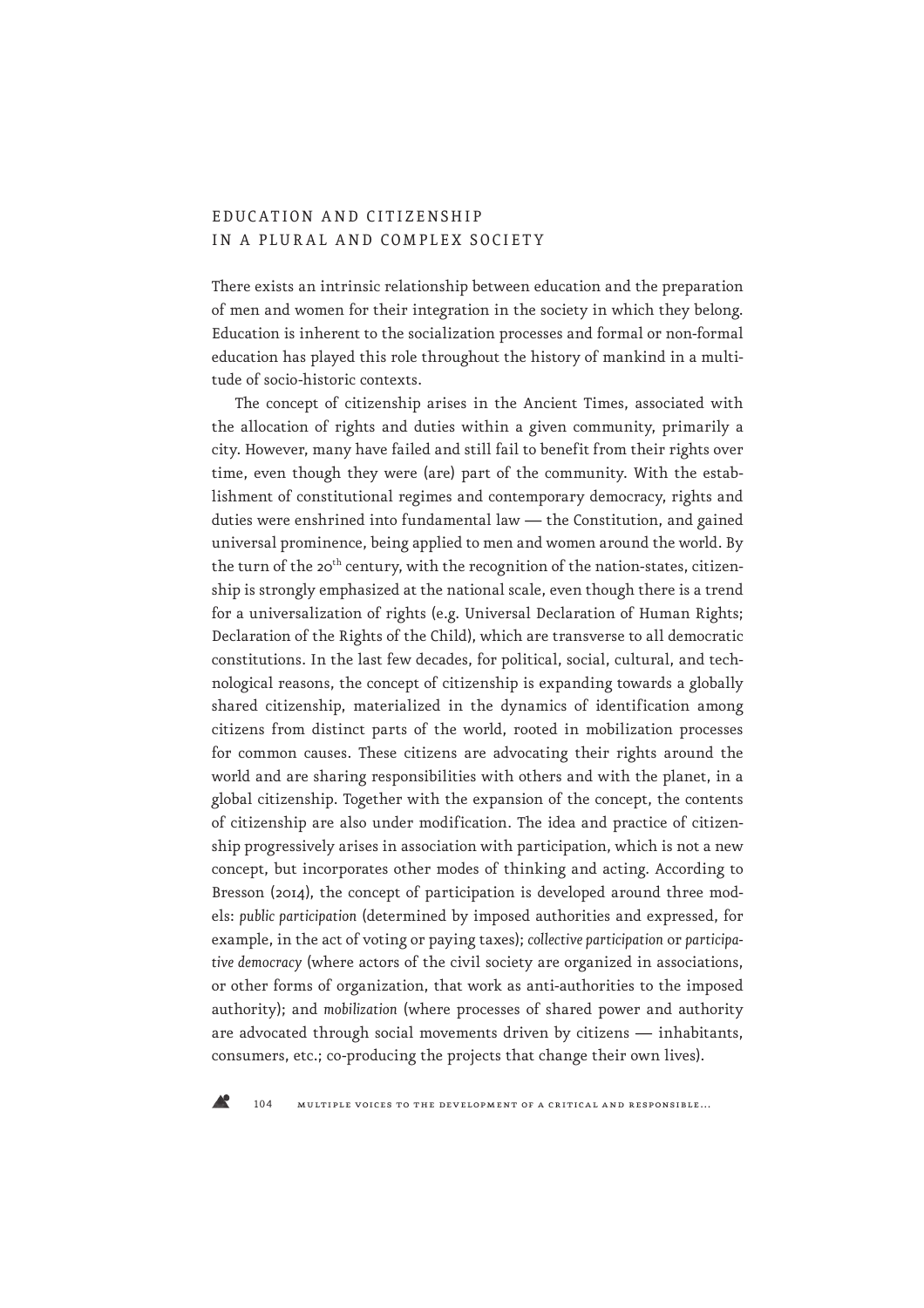During the twentieth century, in Western democratic countries, there is a trend for change from a passive to an active citizenship, from public to collective participation and ultimately mobilization, with the nuances that are specific to each age and each country (Bresson, 2014). Notwithstanding, it is visible in this trend an increased demobilization of the citizens from democratic countries regarding formal public participation (e.g., higher abstention rates in European countries), which is frequently not "compensated" by a dynamic and collective or mobilizing participation that focuses on strengthening the voice of the excluded minority.

Economic globalisation processes manifest the successive loss of rights by the citizens in general (increasing unemployment, loss of workers' rights, dismantlement of the social state, concentration of poverty and exclusion at the periphery of major cities, the large number of abandoned and lonely people [completely devoid of a voice to defend their rights], and of citizens considered useless to the production system and excluded from the labour market, etc.). In the face of these changes and convulsions, when referring to education for (and in) citizenship, we must question the society in which we are committed to educate citizens, and the citizenship we intend to promote in these (and future) societies. To think and to investigate about the relationship between education and citizenship implies questioning the means and the ends, in the sense of clarifying which kind of citizenship is intended and which kind of society we want to construct.

The modern democratic ideal is founded, as defined by Habermas (1999), in a "common political culture". In other words, a shared culture independent of its social, cultural or religious status, where a set of fundamental rights are associated with ensuring dignity for all human beings. As such, citizenship education is aimed at all and each of us. It is aimed at those who, in their differences, are building themselves towards a common goal and a fairer and more solidarity-oriented society.

Contemporary societies are increasingly plural and more complex. They are culturally and ethnically plural (feeding off the integration of citizens coming from a variety of places), but also sociologically plural. This reality challenges education in the promotion of an integrative and intercultural citizenship, which requests the pedagogy of alterity. A pedagogy rooted in the recognition of the other, in his integrity (including culture) and in an ethical position of care, particularly towards those in more vulnerable situations. The pedagogy of alterity refers to the acknowledgement and empowerment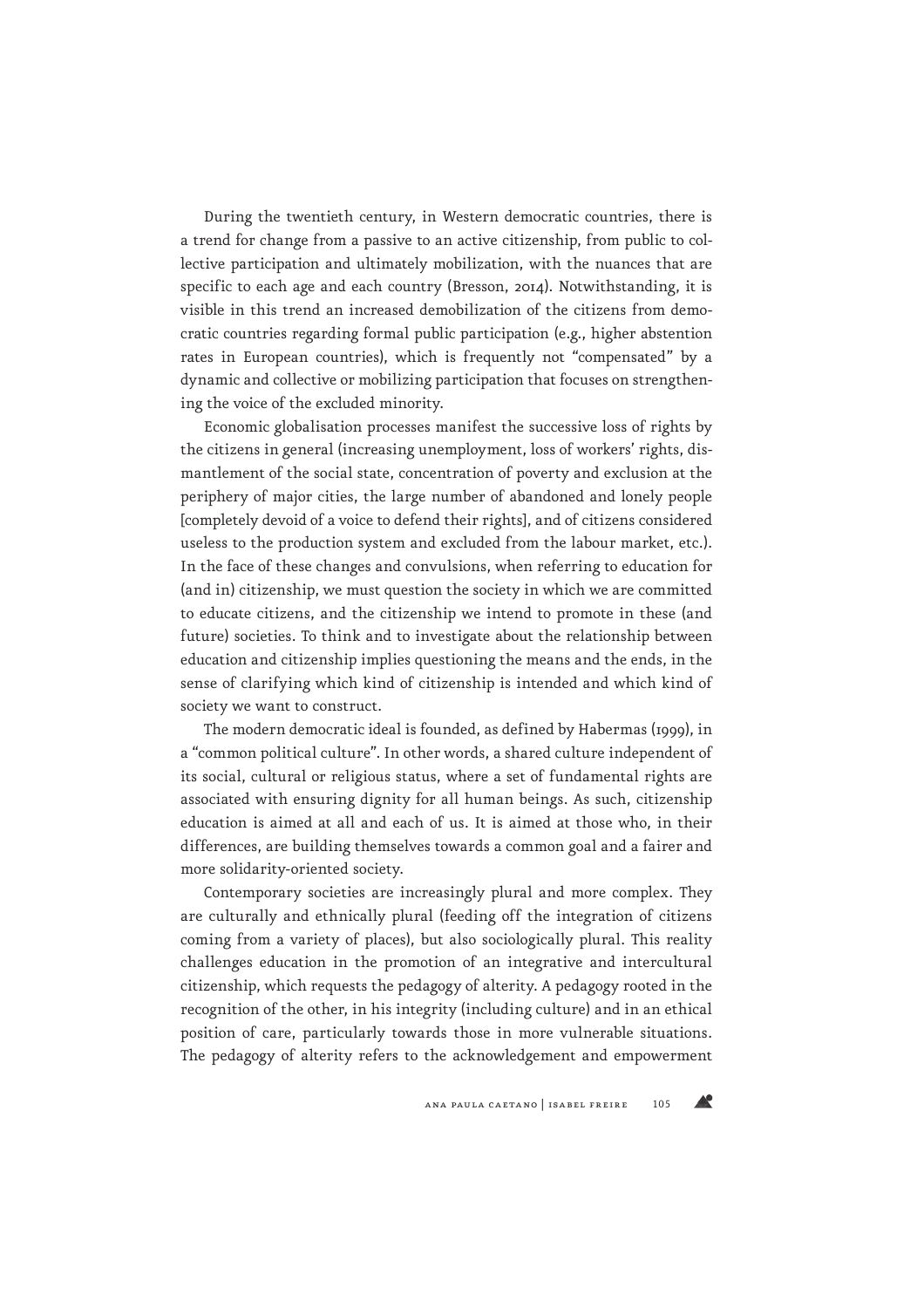of people rather than cultures. The intercultural perspective facilitates the analysis of cultural diversity by focusing on variations rather than on differences, on interactions rather than on conflicts, on processes rather than on conditions, and on cultural traits rather than on structures. It is inserted in a logic of complexity. Between cultural relativism and assimilationism, intercultural education reaffirms the right to be different and openness to the universal (Abdallah-Pretceille, 2005).

In the field of ethics in education, there exists nowadays a trend moving from rational ethics supported in the concept of justice to a relational ethics supported in the concept of responsibility', which underlines the relational and social role of education (Estrela, 2010).

Care is not only a life exercise; it is also a political and ethical responsibility. Care is an essential and inherent condition of human development; it therefore incorporates the educational process. As such, care should be present throughout the life of the individual, providing conditions of emancipation and protection, of socialization, and of autonomy. Care refers not only to self-care, but to care for other citizens, humanity, and nature (Boff, 1999). Both the family and school (the latter, in its multiple faces, from curricular schools to relational, social, and organizational schools) can provide life experiences in which children and youngsters can feel cared for and learn to care for, truly learning to live with themselves, with other human beings, and with nature, reflecting what Charney (1993) defines as *ethical literacy*.

In terms of ends, education for citizenship should be oriented to the development of conscientious, critical, and caring citizens. But, how to achieve this?

Education for democratic participation in society arises with the Progressive Education movement and especially with the work of the pragmatic philosopher John Dewey, who addresses experience as a key concept in pedagogy (Dewey, 2007). In the wake of the phenomenological approach, experience brings together action and reflection (in action and about action) in a transformative and emancipative process of human development (Fabre, 1994).

Experience is therefore a process of self-consciousness, awareness of others, and awareness of the contexts surrounding each. In Dewey's conception,



<sup>1</sup> According to Jonas (1990), the principle of responsibility is the structural axis of contemporary ethics (the ethics of the technologic civilization), and it is framed by concerns with the future, where global humanity becomes a reference. To the author, this implies a non-reciprocity, as it relies mainly in the assurance of contributing to the future of Earth and humanity ("I owe it all to men of the future, without expecting anything in return", p. 30).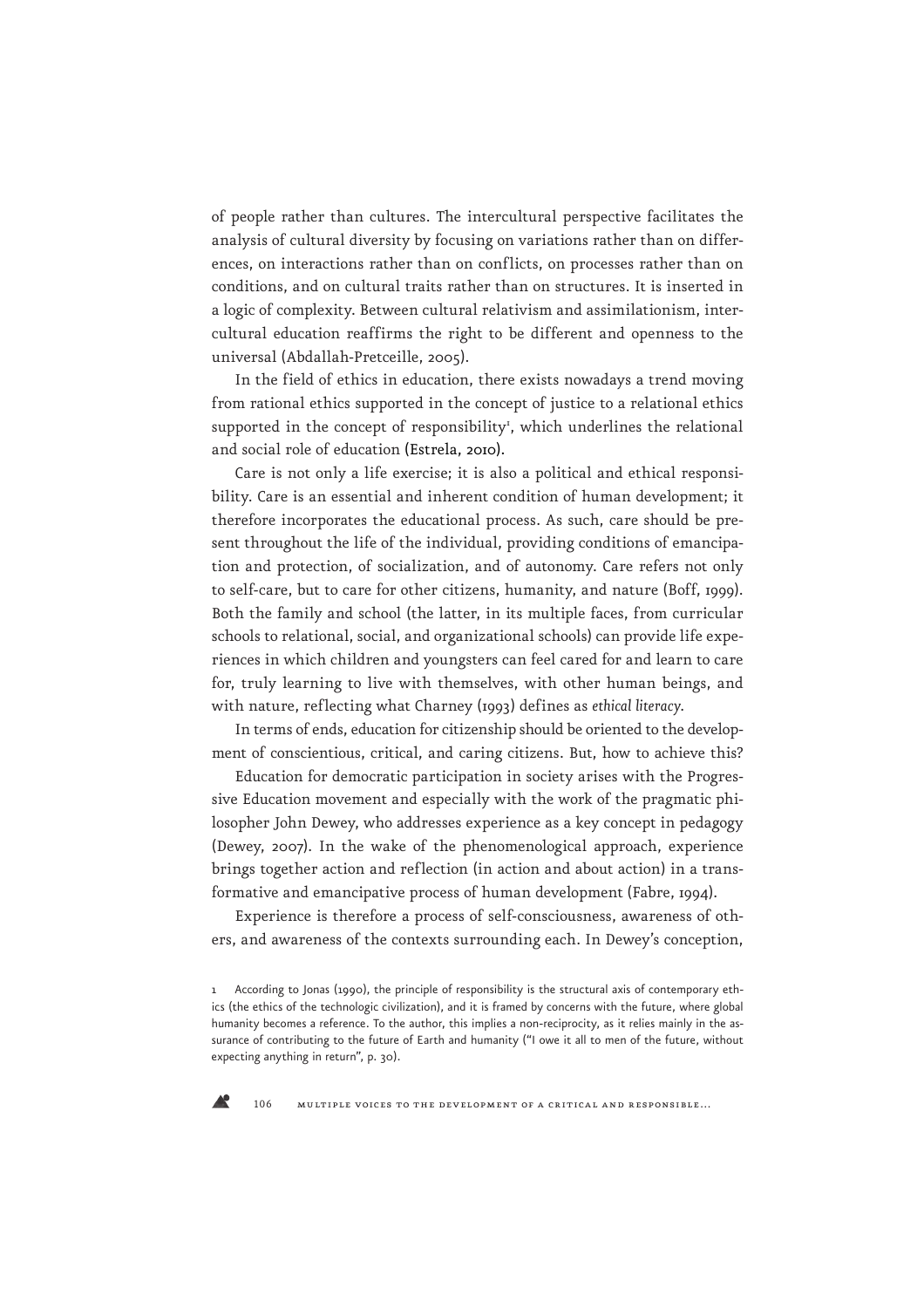the idea and practice of a project (which should follow the canons of scientific method) are pivotal in the developmental process of democratic communities. Other authors have conceived development models based on the concept of communities of practice and education for reasoning, which closely relates to Dewey's perspective. For example, the work of Mathew Lipman values the power of argument, questioning, and reflection on children and youngsters, through educational process based on philosophical research (Lipman, 2001). Also Morin (2002a), in his work entitled *Seven Complex Lessons in Education for the Future*, proposes a "principle of rational uncertainty" as educational guidance to the promotion of a critical and argumentative rationality. These are educational models primarily designed for educating for reasoning, where interaction with the other and with the social reality is emphasized.

Closely related to this experientialist perspective, Paulo Freire (1980) introduces the concept of *conscientization*, adding political and ethical commitment (namely to the marginalized, the discriminated, and the excluded) to the scientific rigor proposed by Dewey. The concept of *conscientization* demands criticality, perceived as a critical and epistemological curiosity that surmounts the natural and naïve curiosity of human beings. In his own words, "one of the essential tasks of progressive educational praxis is the promotion of a critical curiosity, unsatisfied, restless" (Freire, 1997, p. 36). Founded in these dimensions of a conscientizing (and therefore emancipatory) education, Freire conceptualizes two other demanding factors, presented in two educational principles: the principle of hope, which the author defines as an ontological human necessity (the desire and need to exceed expectations and go further); and the principle of dialogue, which is defined as an existential human condition. Dialogue demands availability, openness, empathy, and the ability to listen, all these are indispensable to educators. In education, as in life, dialogue (as a tool in the recognition of the other) and criticality (as the ability to overcome challenges through argumentation and self-questioning) must go hand-in-hand with hope, triggering in the other a willingness to selftranscend. Criticality without hope would disappoint students and take away their will to act (Freire, 1997).

In short, citizenship education requires the establishment of educational strategies and conditions that promote reasoning and feeling, in the completeness of the human being, "getting involved in policy and emotional and corporal investment, which means 'putting practices into practice' and working in the same communities we intend to service" (Unofficial translation —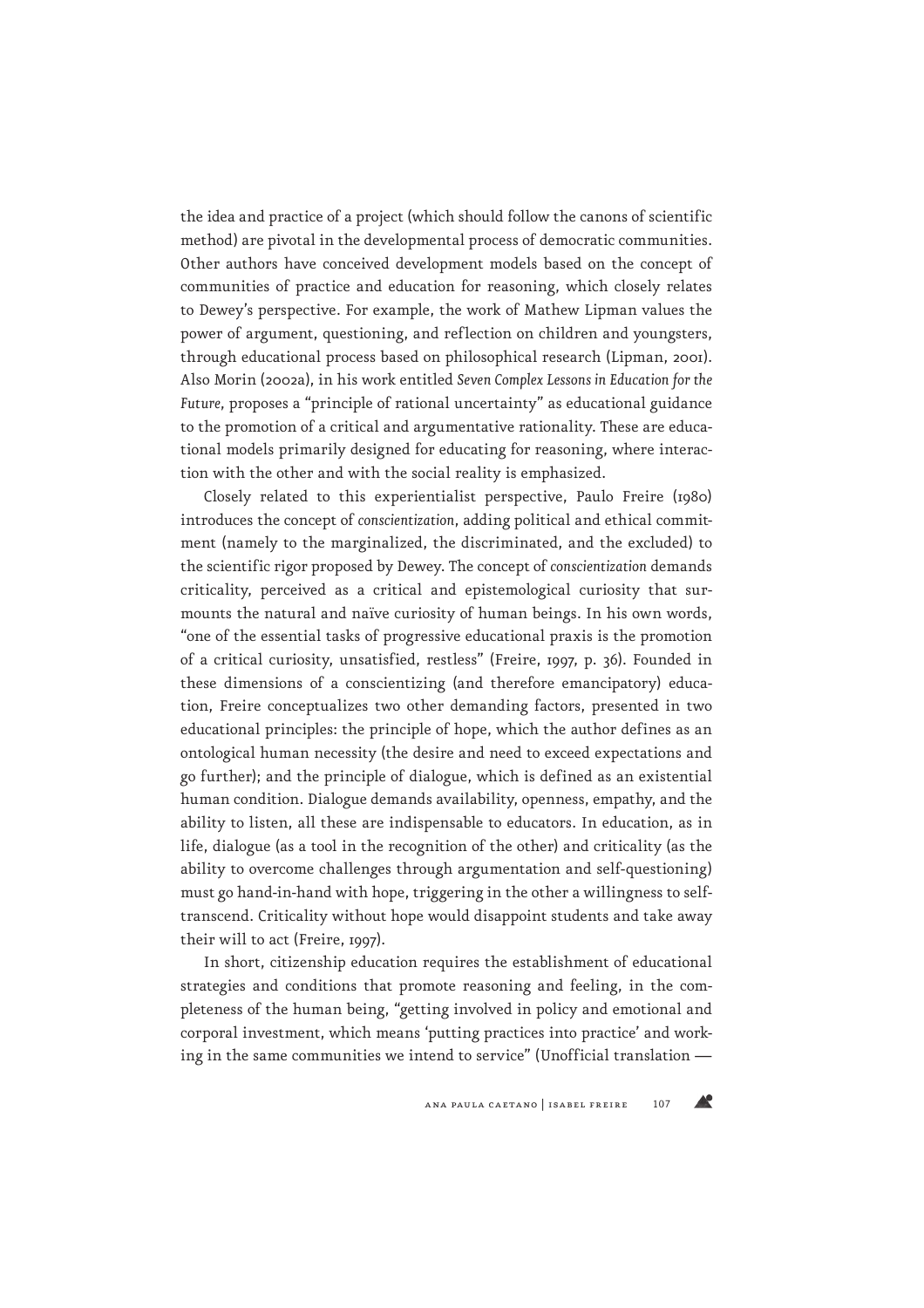McLaren, 2007, p. 268). Citizenship education is about developing the capacity of reflection upon the self, the others, and the world, in the context of experienced education. It is about claiming a critical, ethical, and political stance in the face of reality, which requires dialogue and hope.

## THE *URBAN BOUNDARIES* PROJECT: *T HE DY NA MIC OF CULTURAL ENCOUNTERS IN COMMUNITARIAN EDUCATION*<sup>2</sup>

This Project was conceived and developed from a transdisciplinary perspective3 , based on the methodological approach of critical ethnography (Thomas, 1993)<sup>4</sup>. The Project envisioned the promotion of cultural encounters between the academic community and two local, marginalized and voiceless communities<sup>5</sup>. The goal was to respond to the needs and desires expressed by these two local communities, promoting social and cultural dynamics in which education played an aggregating role. To this end, several initiatives took place, such as the creation of a Critical Alphabetization School based on Freire (1980), the establishment of a group of batuko<sup>6</sup>, the democratic establishment and support of a Neighborhood Committee, the promotion of circles of culture with youngsters (supporting them to reduce school abandonment rates and promote their reintegration in the formal school system), and the promotion of visual arts involving both children and adults (Mesquita, 2014). Critical Alphabetization initiatives supported other dimensions of the project, namely multiple Cartography, life histories, and mediation (linguistic, intercultural, and community). As described in Freire, Caetano e Mesquita (in press), these encounters, and the project itself, were rooted in three fundamental principles:



<sup>2</sup> Project funded by FCT — Foundation for Science and Technology (PTDC/CPE-CED/119695/2010).

The research team included researchers and consultant from multiple fields such as Anthropology, Physics, Architecture, Education, Arts, History, and Biology.

<sup>4</sup> Critical ethnography uses the procedures and techniques of classic ethnography, envisioning the involvement of community member in processes of intentional change, to which ethnography can add information and critic perspectives.

<sup>5</sup> A fishing community, whose history dates back to the early twentieth century and a community in a clandestine neighborhood for which converge mostly immigrants from Cape Verde.

<sup>6</sup> Traditional music from Santiago Island, Cape Verde, with rhythm, chants, and dances as main characterizing elements.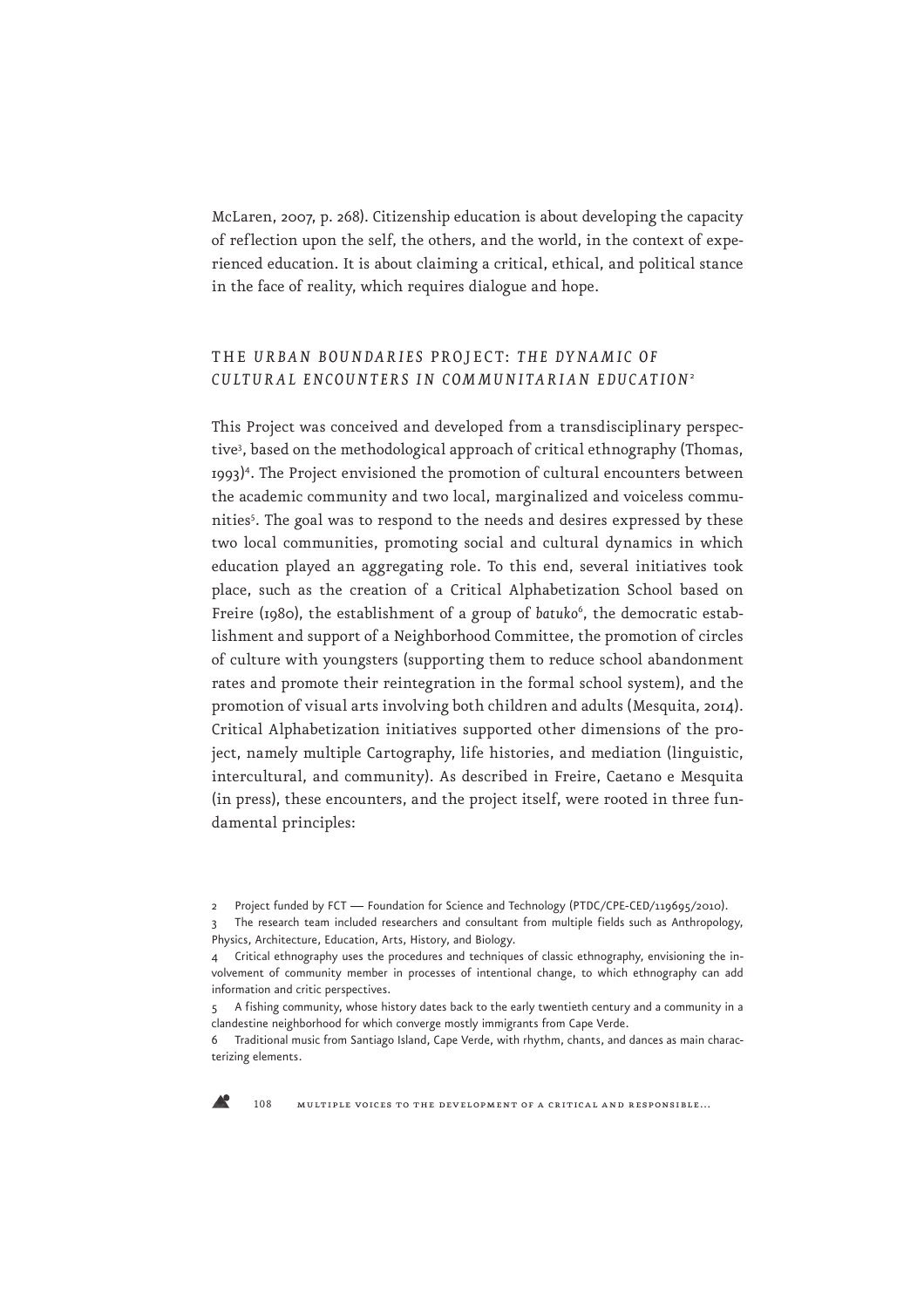- All people belong to a planetary civilization and are enriched by cultural encounters (Morin, 2002b);
- Transcultural and transdisciplinary dialogue is pivotal in the recovery of the cultural dignity of people (D'Ambrósio, 1999);
- Dialogue is an existential condition of human beings (Freire, 1980).

Given these principles, the Project focused on the participation of local communities in the transformation of their social and cultural realities, in a framework of respect for and recognition of their culture. The participative processes with members of these communities reflected experiences of true internal democracy, oriented to the advocacy of community rights. As true cultural re-encounters, these processes have strengthened the bonds between different groups and the sense of community<sup>7</sup> (Caetano & Freire, 2014; Freire & Caetano, 2014; Mesquita, 2014).

The learning process in itself is an experience of identity (re)building. Observation data<sup>8</sup> shows that critical alphabetization played an important role in the construction of self-esteem and social image, in which the individual identity grows strong and confident to circulate/participate in wider and more culturally dominant scenarios. It is also a road to consciousness of social injustices and, consequently, to vindication of professional and social rights. In *terms of relations*, the observed dynamics have contributed to the transformation of relationships and to overcoming internal and neighbouring conflicts among the group. In terms of collectiveness, the created dynamics of participation targeted pacification and the establishment, and reinforcement, of safety and trust feelings. In this ongoing process, approximation to the dominant culture prevailed initially but progressively gave place to the intercultural dynamics and more transcultural human relations (Caetano & Freire, 2014; Freire & Caetano, 2014). Still, there was a greater approximation between the two local communities and among them and the wider surrounding community. These processes brought visibility to the local communities,

ana paula caetano | isabel freire 109

Æ

<sup>7</sup> The concept of community, based on the sharing of meanings, is nowadays a key concept to the comprehension and development of human societies and, therefore, it is a central concept in education. Feeling part of a community develops protection and safety feelings, which allows for awaking of the collective dimension of the human being and the restitution of a collective and individual dignity that is often lost (Caetano & Freire, 2014).

<sup>8</sup> Collected through participant observation (field notes, informal and focus group interviews, photography, videography, and other means). See https://www.facebook.com/fronteirasurbanas and http:// fronteirasurbanas.ie.ul.pt/.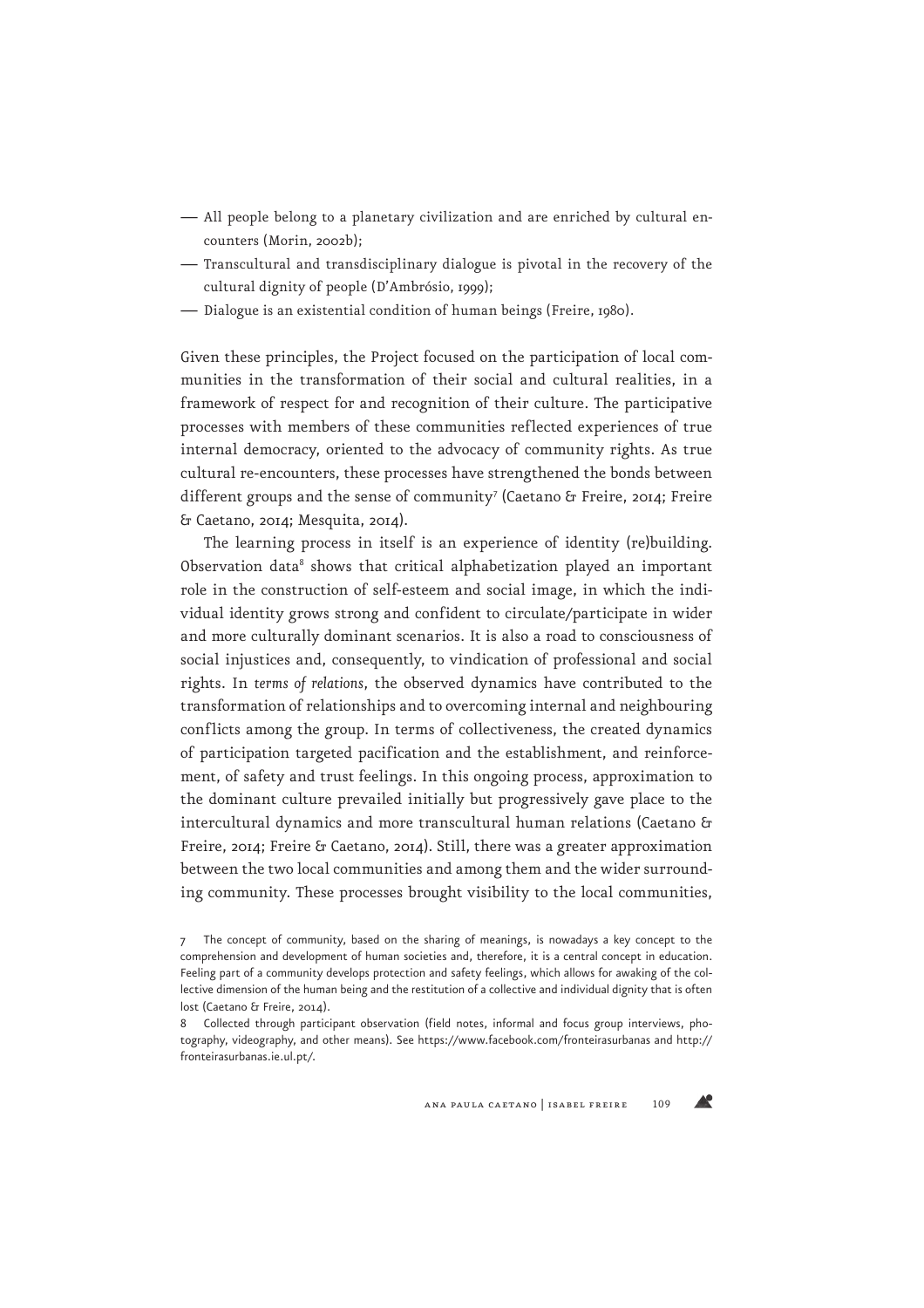particularly through participation in local forums and vindications of rights with the local authorities. Through their leaders, they have raised their voice and advocated their rights as citizens.

Here we might ask: To what extent were the dynamics experienced in these communities responsible for the increase in internal social cohesion and value-sharing observed? To what extent were these dynamics responsible for the construction of a community identity? To what extent are true communities organized and centred places, with internal cohesion, identity, and shared values, languages, and rituals?

And also: to what extent have these dynamics contributed to the construction of a wider identity, in which the members of these communities feel more integrated in Portuguese society? To what extent can members of other communities, namely the academic community, better relate to the local communities?

Such questions comprise challenges to the maintenance of this participatory and critical research line with excluded communities. A research ethically committed, with people, in scenarios of political and social exclusion.

Throughout this Project, its critical research was driven by the willingness to break down segregating boundaries that shadow the weakest and the ones deprived of their basic rights (such as access to water, as experienced in one of the communities, and the right to work as fishermen, in the other), and the right to live in peace, without violence of any sort. The Project developed itself in a rationale of comprehension based on dialogue, rooted in "the recognition of the value of the other, without denial of eventual objections" (Guillaume-Hofnung, 2013, p. 92). This is contrary to the absence of dialogue, where neither the discovery of common values nor the acceptance of differences can exist.

The critical citizenship in question refers to the youngsters, who have left school and therefore are mobilized to reinvest in their own lives for dignity and a sense of future. It is also the citizenship of children proud of their mothers for now being able to read. It is the citizenship of African women reviving their traditions through dances and chants. It is the citizenship of community leaders advocating their rights and gathering in assemblies to solve their problems. It is the citizenship of whole communities organized in committees in order to have a voice in local politics. It is the citizenship of those who learn to exist beyond the invisible boundaries and dare to enjoy other cultures in public spaces dedicated to the arts and the books. It is the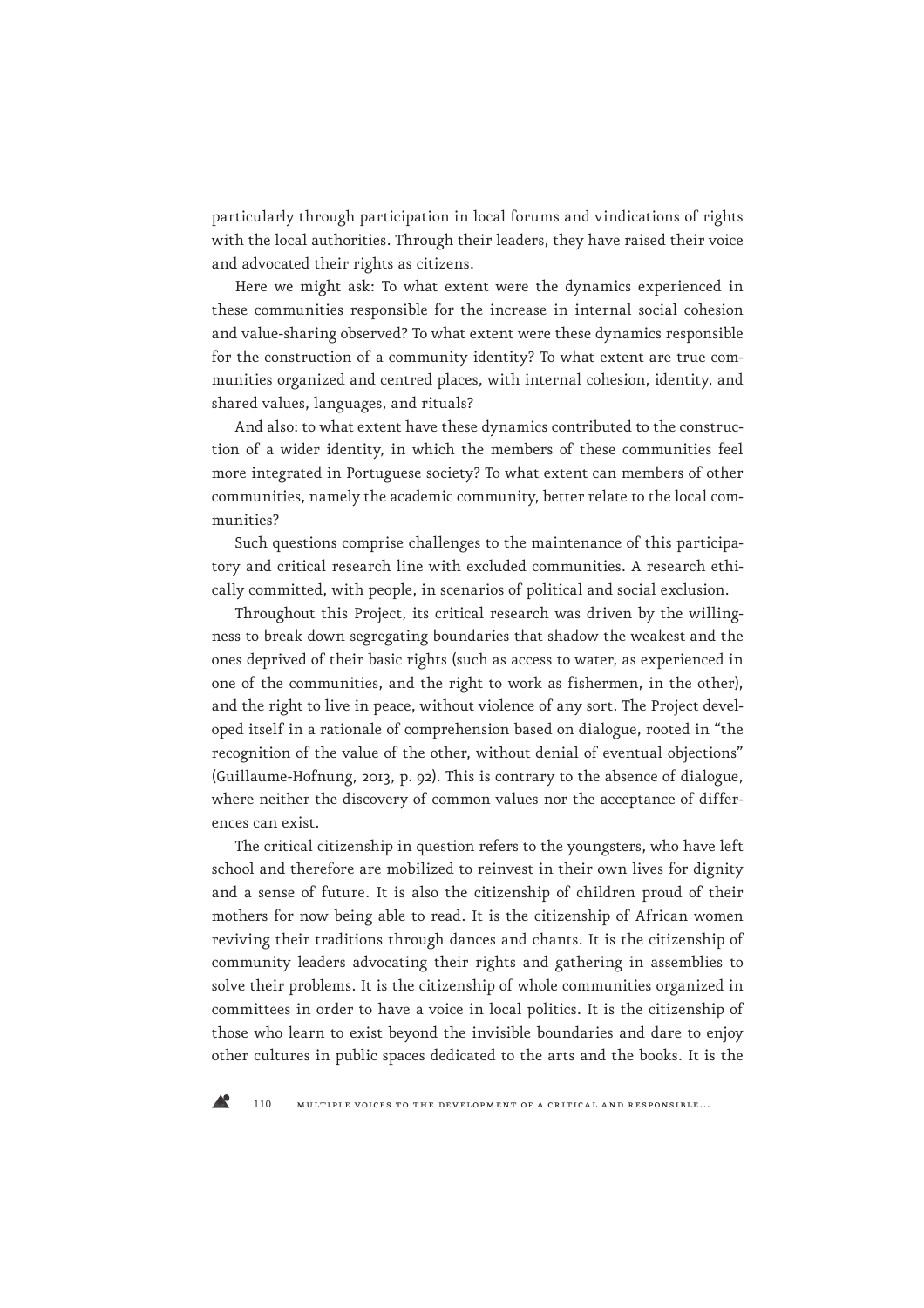citizenship of those who gain a new consciousness and realize the importance of preserving the environment and resources as a common good.

## THE PROJECT VOICES OF YOUTH IN THE DEVELOPMENT *OF INTERCULTURAL EDUCATION*

Interculturality is one of the foundational axes of the *Voices* Project, where listening to each other, assuming in actions the corporification of voice and its amplification through interaction are core assumptions. The Project aims at the development of a critical citizenship, along the lines proposed by authors like McLaren: "Any institution that deserves the title of 'school' must educate students to become critical agents in social transformation and for critical citizenship" (Unofficial translation — McLaren, 2007, p. 280).

Field researchers in this Project are educators/teachers developing their own post-graduate studies in universities, as part of participant research projects that require their involvement with the learning communities as well as academia. These researchers develop educational processes with children and youngsters not only in formal educational settings but also in non-formal places in which they were active. These processes comprised dialogue, new technologies, arts, and the promotion of projects involving various actors of the educational community, both inside and outside schools.

In its first year, the Project started with 4 subprojects, collectively designed by researchers and applied by educators/teachers in the field. Meanwhile, common research tools were being developed. In the second year, two new subprojects have started, successfully adapted by benefiting from the experience of the previous ones (in terms of research and intervention) and from the research tools meanwhile constructed and tested (as was the case of the focus group interview's script, the field journals, and the data analysis process). So far, four Master of Science dissertations have been completed and defended in the context of these subprojects (Accioly, 2012; Bicho, 2012; Machado, 2012; Vassalo, 2012).

The knowledge being built is rooted in action and follows interaction among various subjects, who are also involved in the process of observing the impact of these learning experiences. From the analysis of the four already concluded studies, the diversity of practices and dynamics are evidenced, as expected due to the interactive and participatory nature of the processes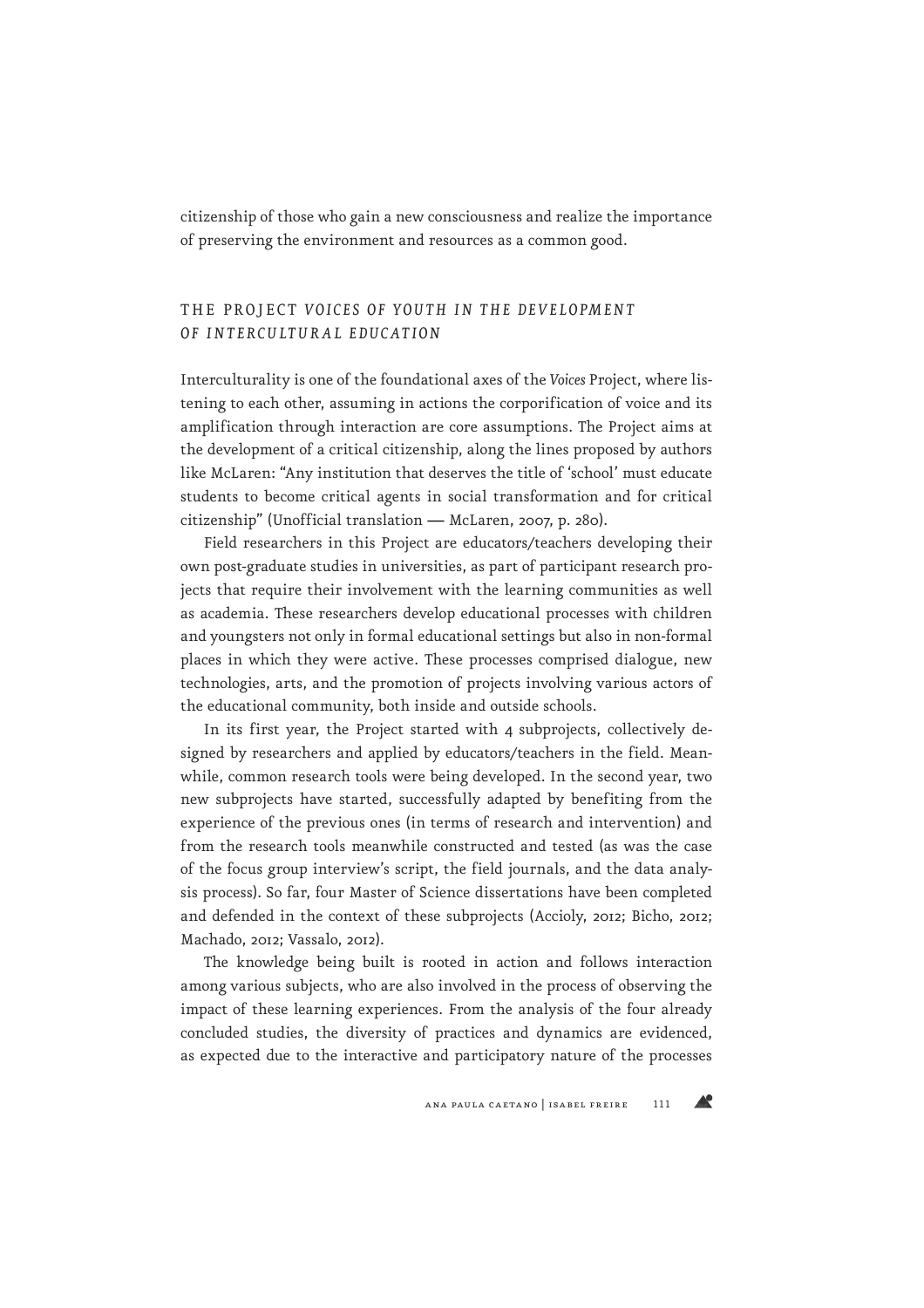(following collective decision-making), and of the contexts, problems, values, and interests addressed in each subproject. Despite the differences, the subprojects shared foundations such as intense internal dialogue about alterity and personal, social, and family identity, which preceded decision-making and the development of activities; the interdisciplinary involvement of teachers and technicians; or the promotion of activities by children and youngsters, together with other actors of the educational community. The confluence of artistic practices in all subprojects is also worth mentioning, as was the case with the filming of a documentary about the lives of the students involved; the promotion of a poetry/drawing workshop; the organization of a fashion show with clothes made from recycled material; and the intergenerational exchange between children and elders, sharing life histories and affection through dancing, singing, eating, and creating origami and other craftworks. Technologies were a very useful resource in the organization of information and products and for the communication of the subprojects. On *Facebook*, a community has been established and was expanded, in a more intense way in two of the subprojects and between them (with the involvement of other actors of the educational community — teachers, parents, and friends).

Enriching and significant experiences have thus been developed. Children and youngsters engaged in intercultural learning, strengthening their individual and collective identity, recognizing the other and their surrounding diversity, and building up their capacity to interact attentively and responsibly in the face of the needs of others and their own.

Group projects develop internal cohesion and create dynamics of acknowledgement in the educational community and appreciation by others (teachers, schoolmates, school board, and families), that are transformative in the sense of consciousness and reduction of cultural stereotypes and preconceptions, towards the development of a participant and interdisciplinary culture. Such impacts have been reported in the dissertations mentioned, in *in press* publications (Vassalo & Caetano, in press). These findings are in accordance with other authors, such as Bauman (2007) who defend the need of a consciousness of the connection between autonomous citizens and fully-fledged political communities.

Interculturality is about not neglecting what has been considered private, not removing from our eyes and actions those non-assumed postures that are nonetheless present and that dramatically condition the public domain. Transforming through interculturality means increasing awareness of what is at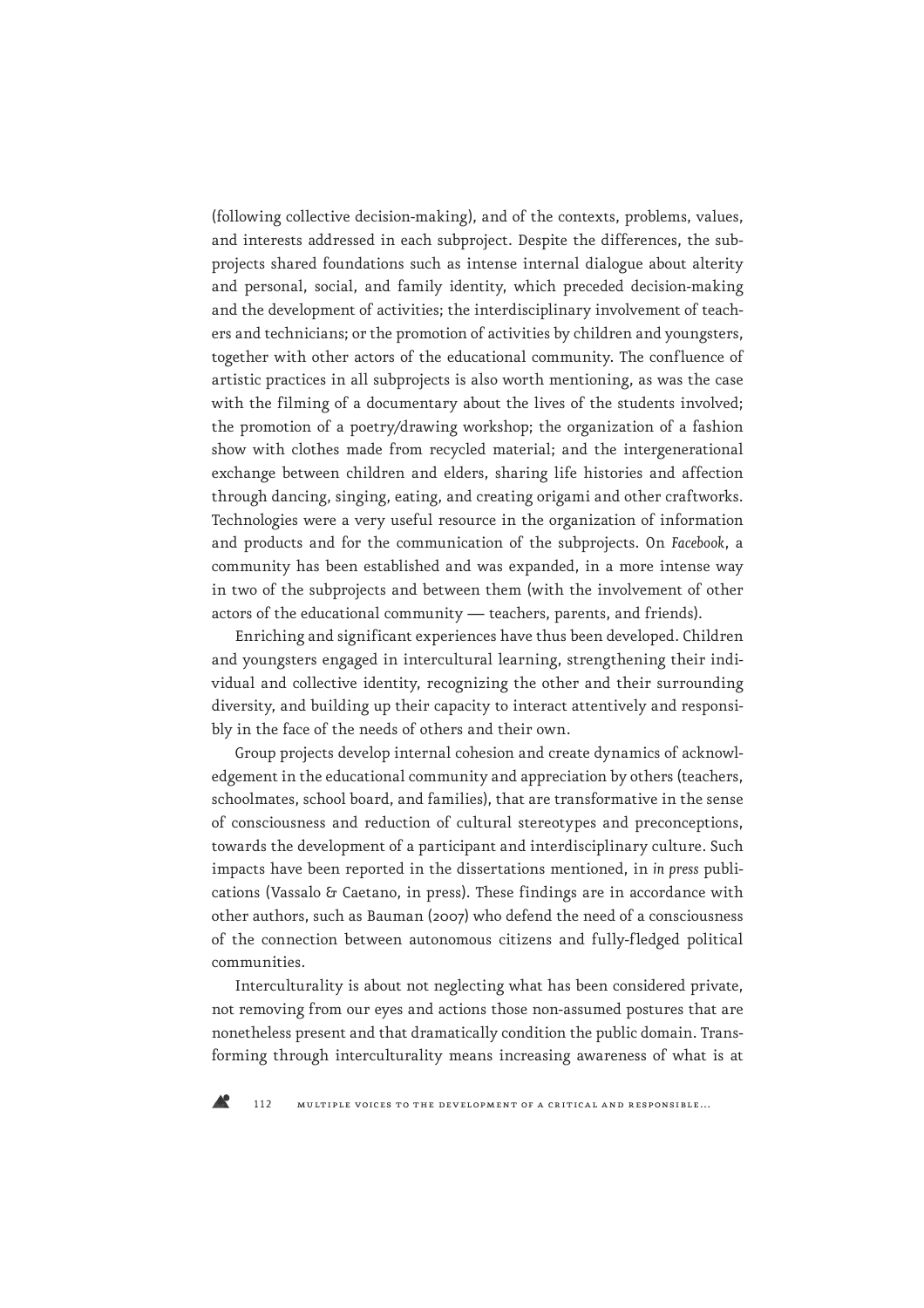the basis of our identity and uniqueness, while drawing strength from what is at the basis of our shared existence and commons. Interculturality is to be assumed as a profound social posture rooted in critical perspective and actions committed to social, political, cultural, and educational transformation.

## THE *CYBERBULLYING* PROJECT *— PREVENTION OF VIOLENCE AND THE ETHICS OF CARE*

New technologies are like permeable channels that trespass walls of schools and, through which violence may also circulate. Violence exists in the planet, the human city, the educational spaces, and the people that inhabit it. And through these technologies, there remains a violence that is spaceless and timeless, slowly affecting the existence of those who fail to defend themselves from it. Violence also affects the lives of those who are building their identities from experiencing oppression against others, persuaded of the legitimacy of this type of discretionary power.

In a global word where communication can be instantaneous and can connect distant parts of the planet, violence becomes spaceless and timeless. In this sense, cyberbullying challenges education. It is important to understand it, perceive its outlines, the way (and places) it is experienced, and how it can be overcome. We must understand in order to act upon it, and to comprehend the impacts of our actions. In the Project "*Cyberbullying — a diagnostic of the situation in Portugal*", we have emphasized the comprehension of this phenomenon that, by itself, is a window to comprehend the phenomenon of violence.

In this extensive study, a diagnostic questionnaire on cyberbullying was administered to 3525 adolescents attending the  $6<sup>th</sup>$ ,  $8<sup>th</sup>$ , and  $11<sup>th</sup>$  grades at 23 schools and schools clusters belonging to 18 different districts in Portugal. Results allowed for a characterization of the prevalence of cyberbullying, its associated behaviours, emotions, and motives, as well as risk and protection factors associated with the family and the school. 7.6% of the interviewed students reported being cybervictims, whereas 3.9% reported being cyber aggressors (Matos, Vieira, Amado, Pessoa & Martins, in press). Many Portuguese teenagers and youngsters are daily affected by cyberbullying situations, as is the case in many other parts of the world. Most often, victims and aggressors are vulnerable people facing great suffering, which is reflected in their responses when questioned about their emotions regarding cyberbullying: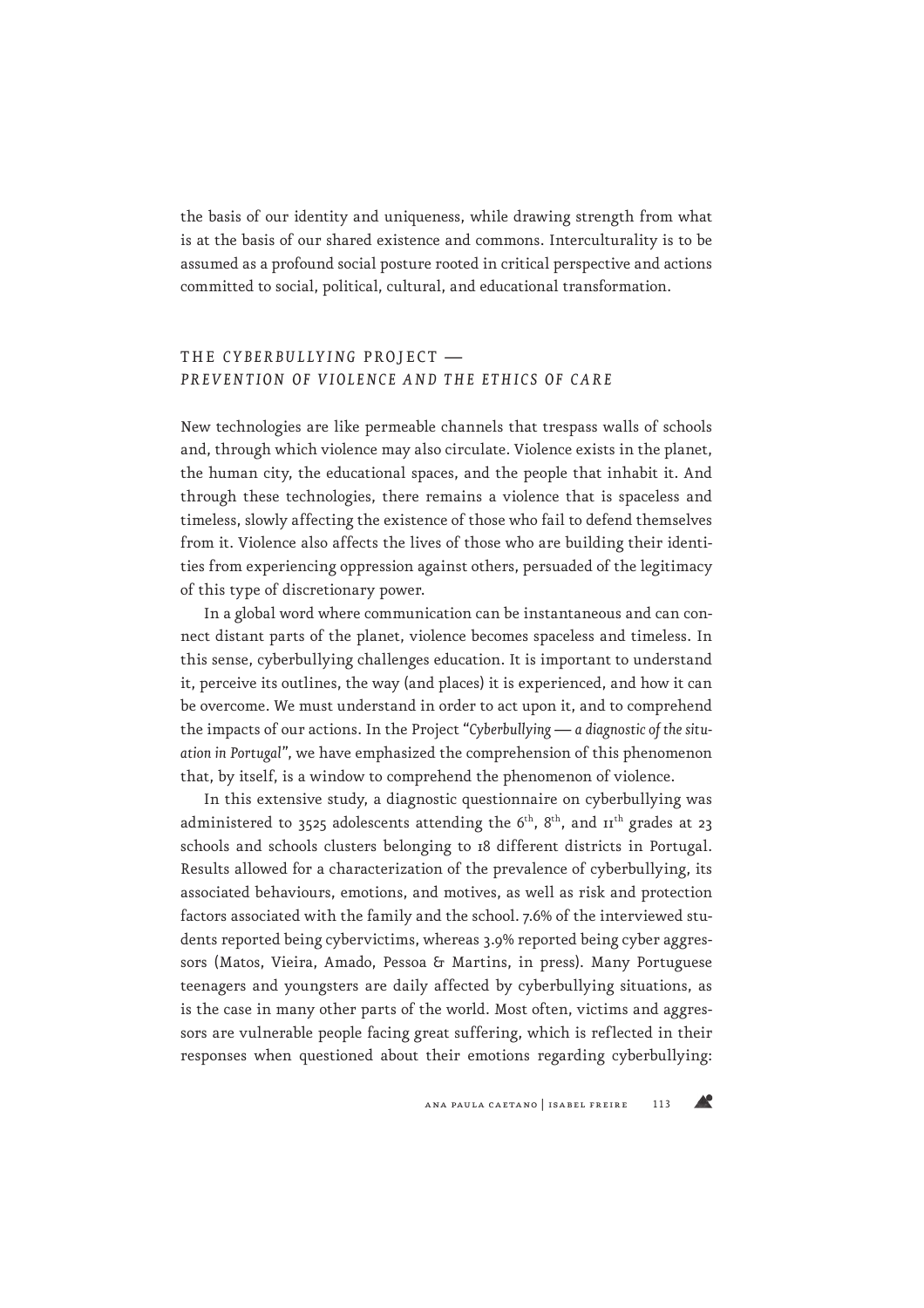Data shows that sadness, revenge, and fear are the most frequently reported emotions by victims, whereas satisfaction, indifference, and relief are most often experienced by aggressors. These results denote the reversibility of roles within this phenomenon, as seen in literature (e.g., Cassidy, Faucher & Jackson, 2013). In other words, there exists a vicious circle of suffering that involves both victims and aggressors, and which results in victims becoming potential aggressors and vice-versa. While investigating the motives associated with cyberaggression, lack of empathy and inability to express affection were evident in aggressors, together with asymmetric patterns of authority and power among those involved in cyberbullying, which has been reported in other acts of violence, such as traditional bullying.

Similarly to what has been concluded in studies regarding other acts of violence, this research has underlined the importance of school and family environment in the prevention of cyberbullying. In terms of school environment, we emphasize school ethos, reflected in an adequate supervision and clearly-defined rules (namely regarding the use of technologies in school), together with emotional support. In terms of family environment, results suggest that "lack of family support appears to be more predictive of cybervictimization and lack of family rules is more predictive of cyberaggression" (Martins, Veiga Simão, Freire, Caetano & Matos, in press).

These results underline the importance of preventive educational processes, through which the educational communities come together in coordinated and ethically committed initiatives; where families, schools, and schoolmates can undertake a responsible surveillance, and where students develop social and emotional competences that make them resilient, sensitive to others, and capable of dealing with situations in a peaceful, creative, and compassionate way. This is about creating assumed relations of interdependency and reciprocity in schools and families, inserting them in the ethic of care towards each other (Brugère, 2014. An ethic founded in the concept of justice (underlying rules that control human relationships in a given social context), but going beyond justice. This is an ethics that combines a concern for the other with the willingness and the action of care, and in which the dignity of each and every one is respected. An ethic that is based on the principle of responsibility, one that is increasingly necessary and emergent in current societies due to the growing vulnerabilities humans are faced with, particularly children and youngsters. From the principle of responsibility comes the principle of "precaution" (Russ & Leguil, 2012, p. 118), or prevention,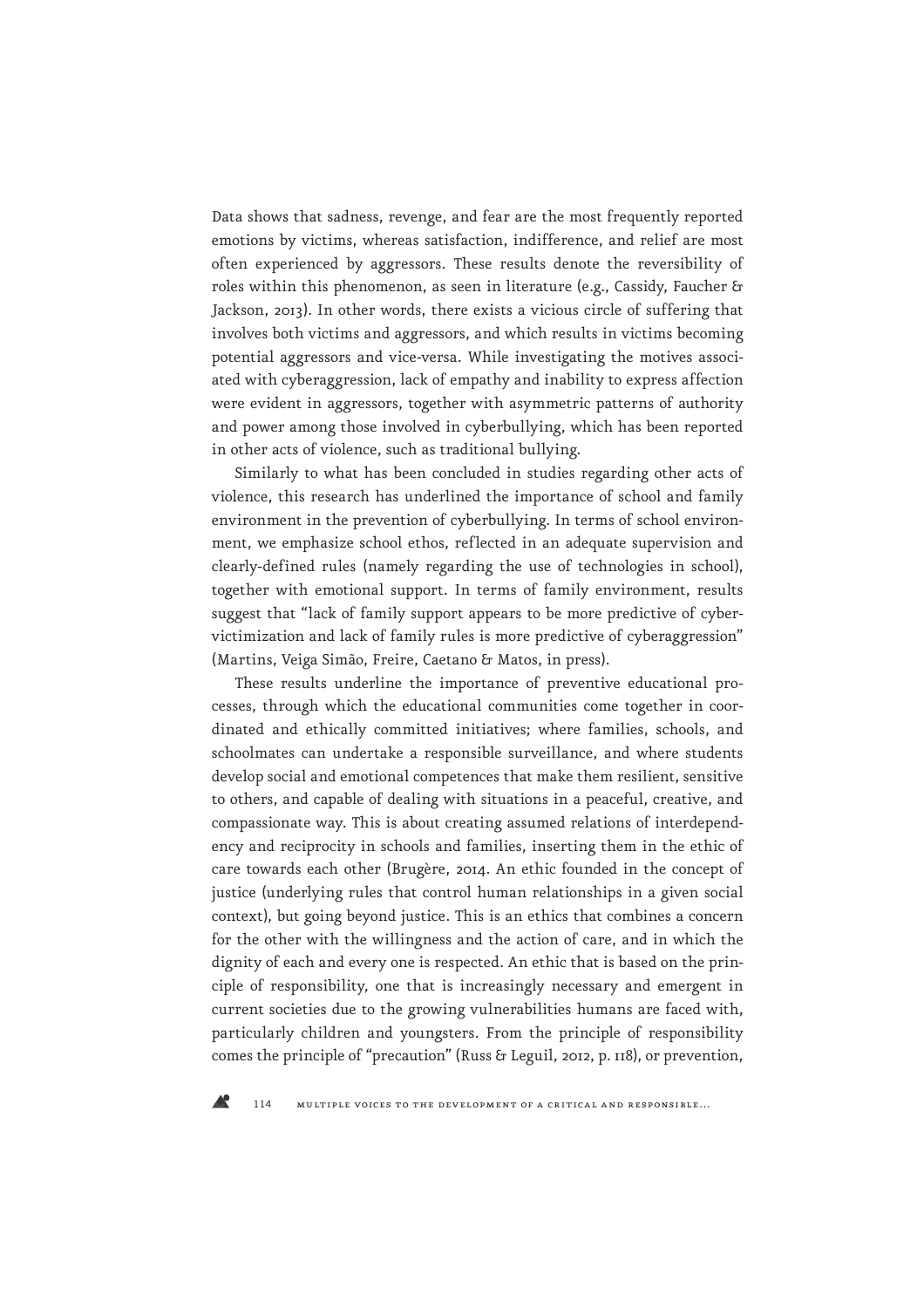which refers to risk forecasting and anticipating, accounting for the risks, the protection factors, and the consequences for human dignity.

#### FINAL CONSIDERATIONS

In summary, we have assumed in this paper a critical perspective — socially, educationally, and economically speaking — in which we assert that our daily actions may shape alternatives and develop individual autonomy and the sense of collective responsibility. In this transformative movement, we are clearing roads together with those along the way, getting involved, taking part, and assuming unconditional responsibilities towards the other that is different from them, as "recovering the citizens' voice that has been lost or is no longer audible" (Unofficial translation — Bauman, 2007, p. 288).

We live in a globalized world, dominated by the neoliberal fatalism of the end of utopia, by the lack of problematization of the future, and by the conviction that everything is natural (like unemployment and poverty) and everything depends on the individual. In the words of Paulo Freire, over seventeen years ago but still very relevant to educators nowadays:

Unquestioning the future through a mechanistic comprehension of our past History (either from a left- or right-wing perspective), necessarily leads to the destruction or authoritarian denial of our dreams, hope, and utopia. The future is already known to the mechanistic and therefore deterministic intelligence of History. No hope is required in the fight for the *a priori* known future (Unofficial translation — 1997, p. 82).

We need to question our relations of independency (autonomy) and interdependency. We need to reconnect the ethic of justice, which has been dominating both education and research on education, to a relational ethics, the ethic of care and protection, one that contributes to the education of self-respecting citizens capable of respecting others and the environment. So that hope may be reinvented.

We need to achieve all this together with the youngsters and adults in our communities, in educational scenarios that bring together critical action and reflection. To a certain extent, this is stated in the work of Sousa Santos:

**AP**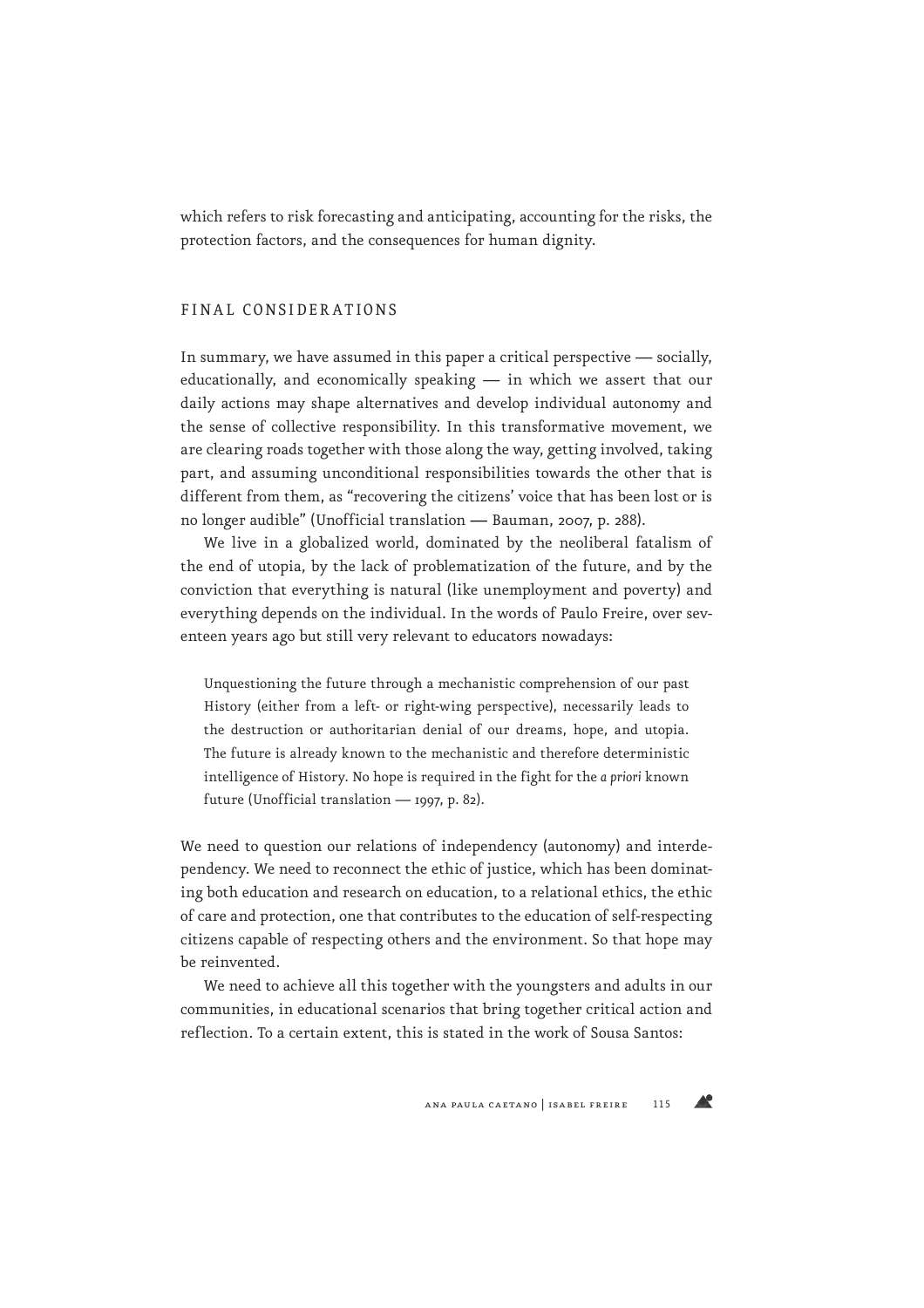Global cognitive justice refers to a new relationship capable of creating a bottom-up vernacular cosmopolitanism. In other words, a new relationship among races, genders, and modes of knowledge and existence. The frailty of human rights, in the domain of global cognitive injustice, pertains to the fact that its conceptions and dominant practices are, by itself, promoters of cognitive injustice — not because of its occidental assumptions, but in its unilateral way of building on assumptions to create abstract universal pretensions. Here, the solution is once again not the relativism but a new relationalism (Unofficial translation — Santos, 2013, p. 97).

Education and research may invaluably contribute to the fight against fatalisms that destroy the hope of men and women, destroy the hope of generations one after the other (particularly younger ones), and destroy the hope of mankind. The definition of ideal citizenship and societies for tomorrow is pivotal to the sustainability of policies and educational practices that may change the *statusquo*. Research has a relevant role to play in the construction of such policies and practices to which educators, learners, and researchers may contribute through a dialogical process where theorization is in close connection to practice.

What is here in question is not a vague idea of hope, or a totalitarian utopia where everything is predefined. It is about clearing a road mile after mile with all those involved at a local scale. It is not about recognizing only the value of intellectuals, scientists, thinkers, economists, and politicians that reflect and act on global problems at a global scale, but the value of all of us, thinking and acting on concrete problems at a local scale, embodying broader problems and solutions. In other words, for an active citizenship it is necessary to assume a re-politicization that places certain fundamental decisions in the hand of the individuals and groups involved (Žižek, 2006). This is a vision of "the 'we-power' citizen of an interconnected world" (Titus, 2005, p. 31).

In this sense there is a need to understand the relational and embodied nature of humans (Bishop, 2005). In a society of knowledge and communication, ideas circulate increasingly faster and easier. Virtual communication, however, is not enough. We need to find spaces where we meet face to face, we feel the presence of the other, we sense their desires and anguish. We need to find ways of assuming the human existence in its multi- and inter-dimensionality, including dimensions that seem to be taboos in some intellectual contexts, such as the spiritual and emotional ones. Moreover, we need to regain the sacredness of cities, as places where organization promotes encounter.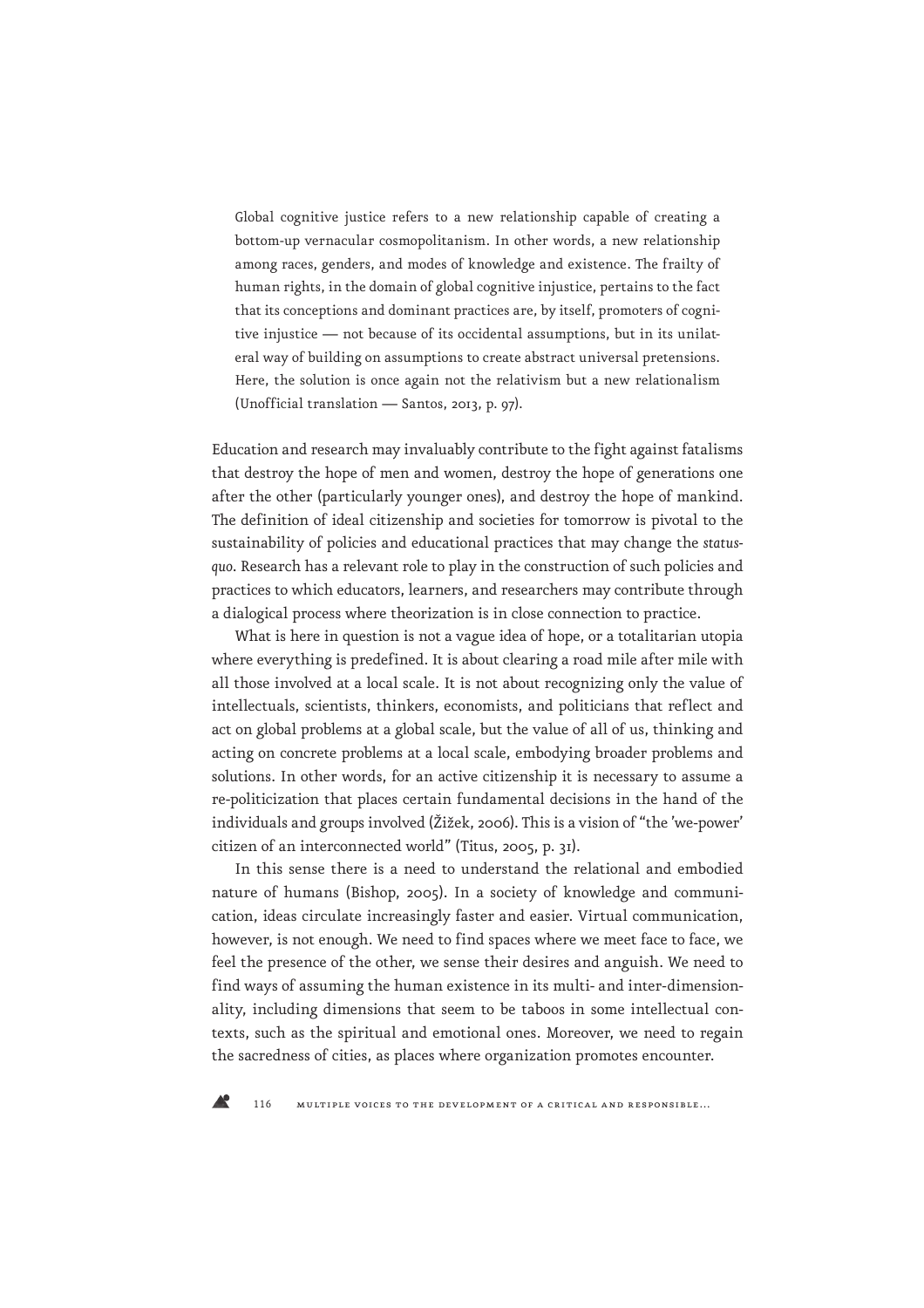#### REFERENCES

Abdallah-Pretceille, M. (2005). *L'*é*ducation interculturelle*. Paris: PUF.

- Accioly, I.M. (2012). A vez e a voz de crianças e jovens: Olhares sobre a multiculturali*dade*. Dissertação de mestrado (não publicada). Faculdade de Ciências Sociais e Humanas da Universidade Nova de Lisboa.
- Bauman, Z. (2007). *A vida fragmentada. Ensaios sobre a Moral pós-moderna*. Lisboa: Relógio d'Água.
- Bicho, L. (2012). *As vozes dos alunos promotoras da educação intercultural: O caso de um projeto de enriquecimento curricular*. Dissertação de mestrado (não publicada). Instituto de Educação da Universidade de Lisboa.
- Bishop, B. (2005). Healing the split. In J. Drew & D. Lorimer (Eds.), *Ways hrough the all. Approaches to citizenship in an interconnecting world* (pp. 10-16) Glasgow: First Stone Publishing.
- BOFF, L. (1999). O despertar da águia. O dia-bólico e o sim-bólico na construção da reali*dade* (10ª edição). Petrópolis: Editora Vozes.
- Bresson, M. (2014). La participation: un concept constamment réinventé. Socio-logos. *Revue de l'association française de sociologie [En ligne], 9*. Mis en ligne le 24 février 2014. Retrieved June 11 2014, from http://socio-logos.revues. org/2817.
- Brugère, F. (2014). *L'Éthique du «care»* (2ième edition). Paris: PUF.
- CAETANO, A.P., & FREIRE, I. (2014). Identités et pratiques culturelles dans un projet d'éducation communautaire. In L. Basco (Dir.), *Construire son identité culturelle* (pp. 181-202). Paris: L'Harmattan.
- CASSIDY, W., FAUCHER, C., & JACKSON, M. (2013). Cyberbullying among youth: A comprehensive review of current international research and its implications and application to policy and practice*. School Psychology International, 34*(6), 575-612. doi: 10.1177/0143034313479697.
- Charney, R. (1993). Teaching children nonviolence. *Journal of Emotional and Behaviour Problems, 2*(1), 46-48.
- D'Ambrosio, U. (1999). *Educação para uma sociedade em transição*. São Paulo: Editora Papirus.
- Dewey, J. (2007). *Democracia e Educação*. Lisboa: Plátano Editora.
- Duhm, D. ( 2005). *The sacred matrix*. Berlin: Verlag Meiga.
- ESTRELA, M.T. (2010). Introdução e apresentação do projecto. In M.T. ESTRELA & A.P. Caetano (Coords.), Ética profissional docente. Do pensamento dos professores à sua formação (pp. 9-21). Lisboa: EDUCA.

**AP**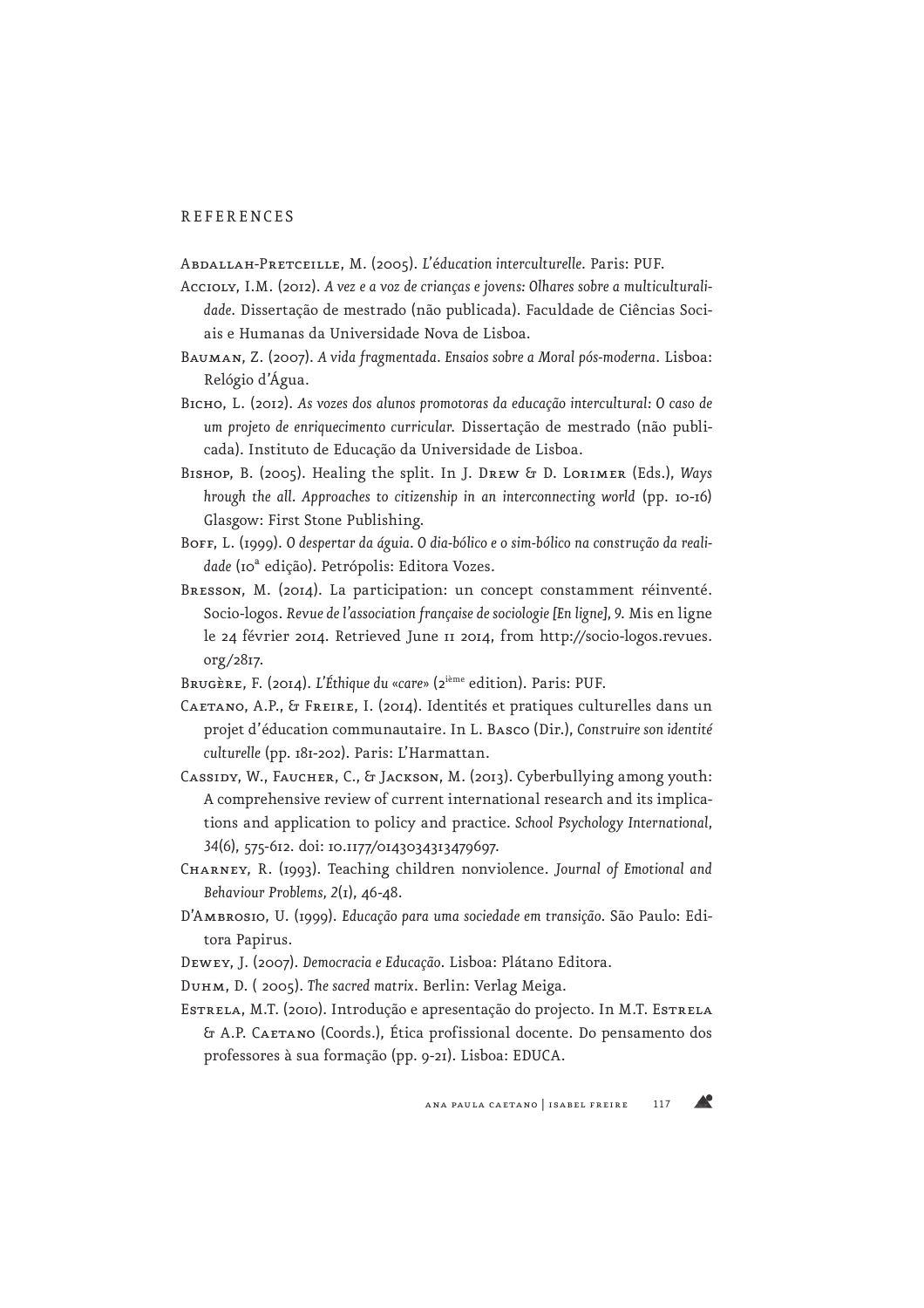Fabre, M. (1994). *Penser la formation*. Paris: PUF.

- Freire, P. (1980). *Educação como prática da liberdade* (10ª edição). Rio de Janeiro: Paz e Terra.
- Freire, P. (1997). *Pedagogia da autonomia: Saberes necessários à prática educativa*. São Paulo: Paz e Terra.
- FREIRE, I., & CAETANO, A.P. (2014). Mediação em contexto comunitário. Etnografia crítica de um caso. *La Trama. Revista Interdisciplinaria de M*édiación y *Resolution de Conflictos, 41*, 1-12 [versões em português e em espanhol].
- FREIRE, I., CAETANO, A.P., & MESQUITA, M. (in press). Curriculum trivium, dialogue interculturel et citoyenneté. Une ethnographie critique d'un projet d'éducation communautaire. In O. Meinier (Org.), *Cultures, éducation, identité: recompositions socioculturelles, transculturalité et interculturalité*. Arras: Artois Presse Université, Collection Education et formation.

Guillaume-Hofnung, M. (2013). *La mediation* (2ième edition). Paris: PUF.

Habermas, J. (1999). *La inclusión del otro*. Barcelona: Paidós.

Jonas, H. (1990). *Le principe de la responsabilité*. Paris: Le Cerf.

Lipman, M. (2001). *O pensar na educação*. Petrópolis: Ed. Vozes.

- Lorimer, D. (2005). Consciousness and society: An ethic of interconnectedness. In J. Drew & D. Lorimer (Eds.), *Ways through the wall. Approaches to citizenship in an interconnecting world* (pp. 17-24). Glasgow: First Stone Publishing.
- Machado, E.B. (2012). *Dar voz aos jovens do ensino secundário. Reconhecimento mútuo e construção de identidades*. Dissertação de mestrado (não publicada). Instituto de Educação da Universidade de Lisboa.
- Martins, M.J.D., Veiga Simão, A.M., Freire, I., Caetano, A.P., & Matos, A. (in press) Cyberbullying in adolescents and the role of the family. *Journal of Family Issues*.
- Matos, A.P.M., Vieira, C.C., Amado J., Pessoa T., & Martins, M.J.D. (in press). Cyberbullying in Portuguese schools: Prevalence and characteristics. *Educational Research*.
- McLaren, P. (2007). *Pedagogia crítica. Contra o império*. Mangualde: Edições Pedago.
- Mesquita, M. (2014). *Fronteiras urbanas. A dinâmica dos encontros culturais na educação comunitária. Relatório de Progresso 2012-2013*. Lisboa: Instituto de Educação/FCT.

Morin, E. (2002a). *Os setes saberes para a educação do futuro*. Lisboa: Instituto Piaget.

- Morin, E. (2002b). *Pour une politique de civilization*. Arléa Poche, nombre 76. Paris: Éditions Arléa.
- Russ, J., & Leguil, C. (2012). *La pensé éthique contemporaine* (4<sup>ième</sup> edition). Paris: PUF.

118 multiple voices to the development of a critical and responsible…